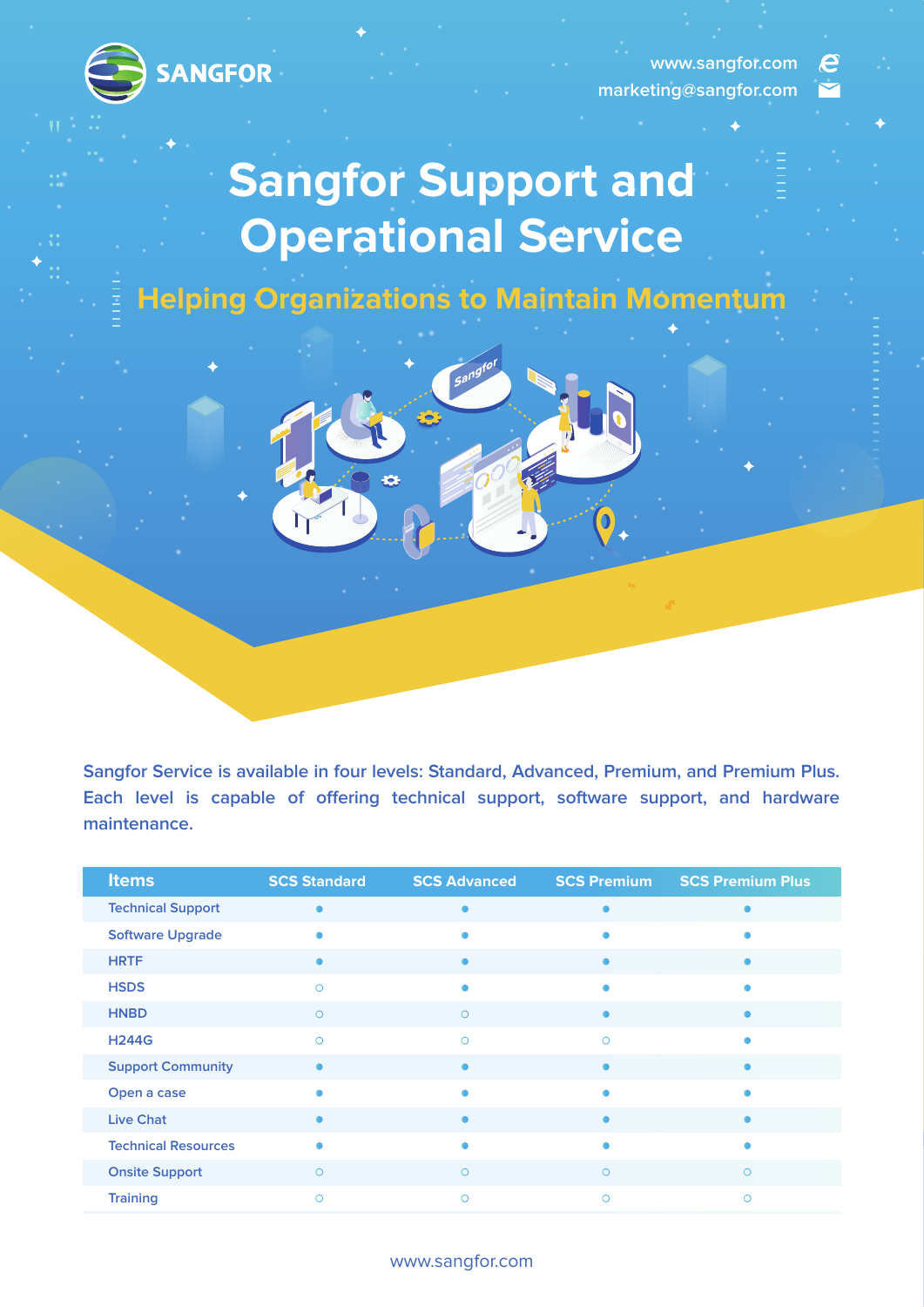

# **Software Upgrade Service**

In order to ensure better customer experience, Sangfor Technologies Inc. continuously optimizes previously-released versions and introduces new solutions.

With the help of remote services, the business system can continue to run the most stable software environment, thus ensuring stable operation. Of course, users have the right to choose whether to upgrade or not.

As new versions are released, more and more exciting new features will be added which are more in line with users' actual needs. When the device upgrade is complete, users will experience the latest of industry technology.

# **Network Remote Support Services**



# **Technical assistance services**

Sangfor Technologies Inc. provides fast remote technical support to customers who purchase remote services. Sangfor fully guarantees the stability and high efficiency of users' products through 24x7 global remote technical support via telephone, email, community and other means. If necessary, Sangfor technical experts will handle and track the problem directly until the problem is finally solved.

- **Email:** tech.support@sangfor.com
- **Open a support case (Use computer or phone to open it):** http://community.sangfor.com
- **Live Chat (Use computer or phone to open it):** http://community.sangfor.com
- **Hotline:**  International Service Centre: +60 12711 7129 (7511) Malaysia: 1700 81 7071 Hong Kong: +852 81257201 Singapore: +65 3152 9370 Other Regions: +60-12-7117511 (7129)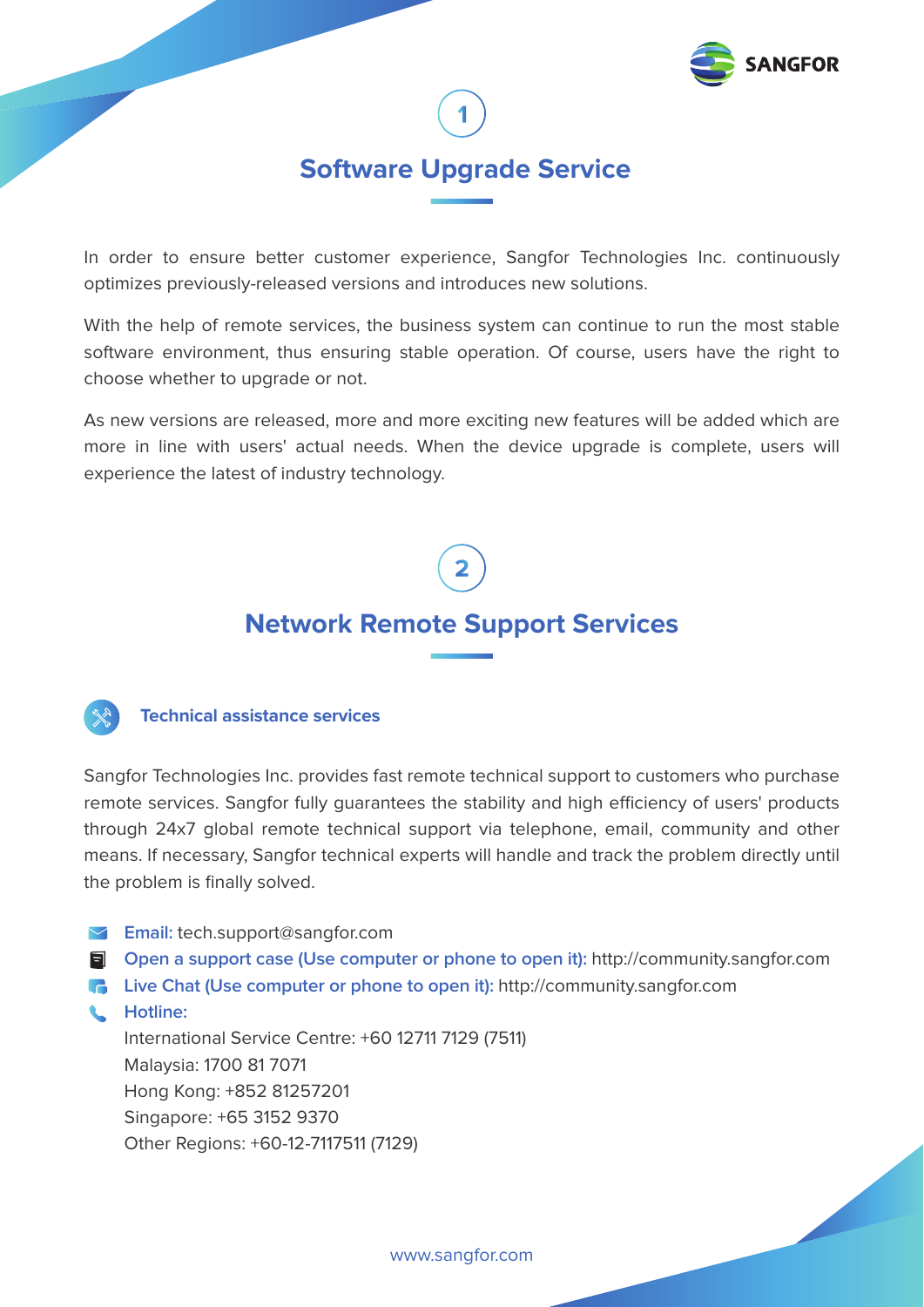

### E **Severity Definitions**

The Sangfor Global Technical Assistance Center defines the service severity according to the problem type, technical impact and coverage, and plays an important role by setting the initial response time and update frequency, and acts as a guide for when it's time to escalate issues to a R&D support team.

| <b>Severity Level</b>        | <b>Severity Description</b>                                                                                                                                                                                                                                                                                                                  |
|------------------------------|----------------------------------------------------------------------------------------------------------------------------------------------------------------------------------------------------------------------------------------------------------------------------------------------------------------------------------------------|
| <b>Severity 1 (Critical)</b> | Network or application outage, "down or unavailable".<br>٠<br>Impaired functionality, critically impacting customer business.                                                                                                                                                                                                                |
| Severity 2 (High)            | • Network or application is operational but highly degraded performance to<br>the point of major impact on usage.<br>Continuous or frequent instabilities affecting customer business or network<br>۰<br>operations.<br>• Inability to deploy a feature, function or capability.<br>• Successful workaround in place for a severity 1 issue. |
| Severity 3 (Medium)          | Performance of the network or application is impaired with limited impact to<br>business<br>• Operations and an acceptable workaround or solution exists.<br>• The issue with non-critical feature or functionality.<br>• Successful workaround in place for a severity 2 issue.                                                             |
| Severity 4 (Low)             | The issues for certain features/capabilities not impacting to business<br>٠<br>operations and no loss of functionality.<br>Documentation issues.<br>General "how-to" questions.<br>۰                                                                                                                                                         |

# **Response & Escalation Times**

| <b>SCS Standard</b>          | <b>Response Time</b>   | <b>Escalation Time</b> | <b>Update Frequency</b> |
|------------------------------|------------------------|------------------------|-------------------------|
| <b>Severity 1 (Critical)</b> | 20 min 24x7            | 2 hours 24x7           | <b>Continuous</b>       |
| Severity 2 (High)            | 60 min 24x7            | <b>12 hours 24x7</b>   | <b>Daily</b>            |
| Severity 3 (Medium)          | $120 \text{ min } 9x5$ | 3 business days 9x5    | <b>Weekly</b>           |
| Severity 4 (Low)             | 240 min 9x5            | 10 business days       | <b>Weekly</b>           |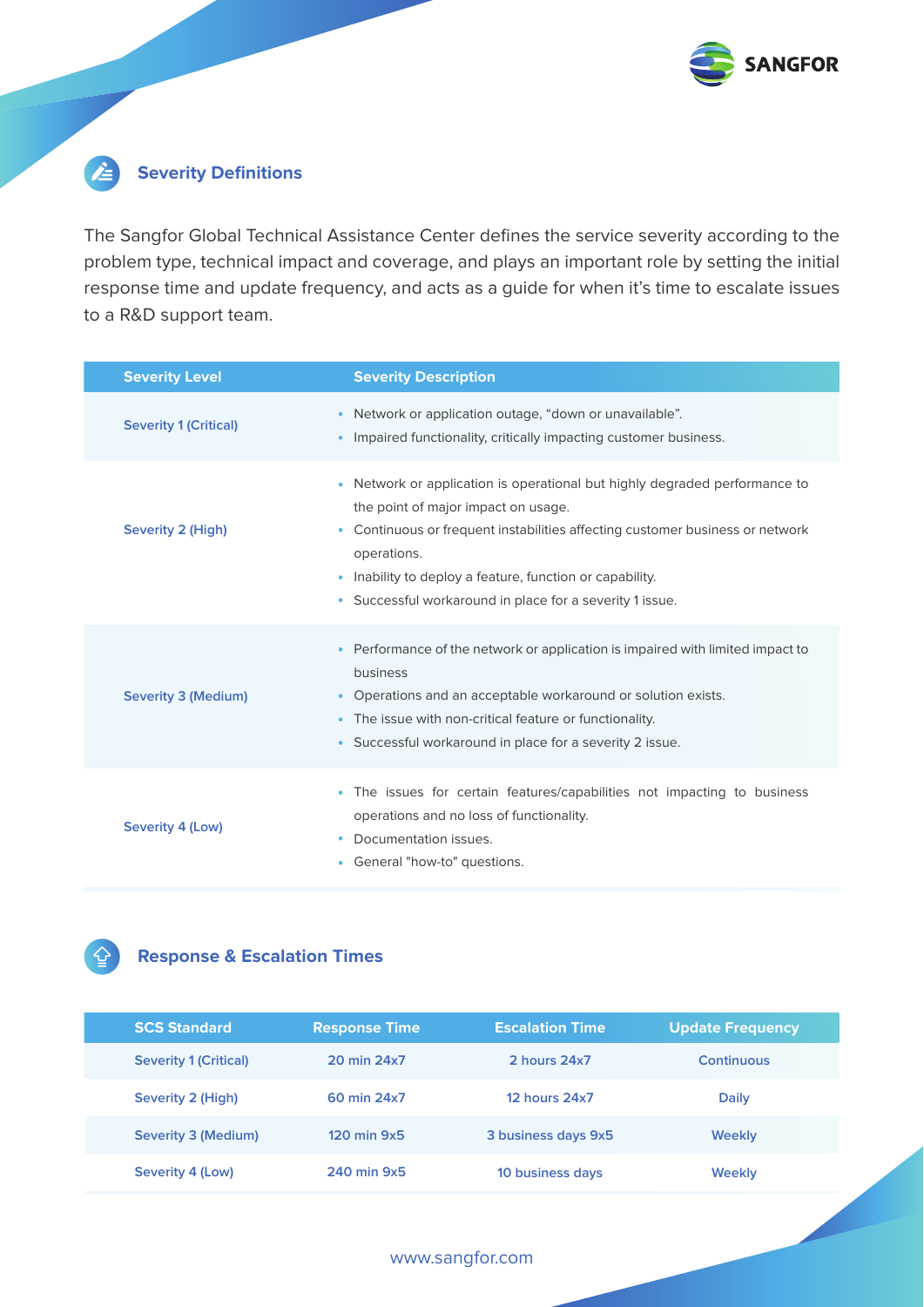

# **Hardware Services**

# **Quick Warranty Service**

Hardware services guarantee that the failure of the customer's hardware equipment will be solved in the shortest time, and the normal working state of the hardware will be quickly restored. Any hardware product has the possibility of failure, and seriously impacts business systems with interruptions, delays, and even shutdowns. With hardware services, we provide you with the fast hardware repair service you need.

# **Continuous Product Use Guarantee**

Hardware services are an extension of services, related to hardware product usage time and life. The longer the usage time, the shorter the service life and the higher the risk, thus making it necessary to extend the product warranty. Sangfor provides equipment with the same usage time and function as a replacement if the hardware or any other part cannot be repaired within warranty.



# **Hardware Service Standards**

| <b>Service Project</b>                              | <b>Operating Hours</b>          | <b>Delivery Period</b>   | <b>Description</b>                                                                                                                                              |
|-----------------------------------------------------|---------------------------------|--------------------------|-----------------------------------------------------------------------------------------------------------------------------------------------------------------|
| <b>HRTF</b><br>(Return to Factory)                  | Monday to Friday<br>09:00-18:00 | 5 Working Days           | The RMA application should be completed<br>and approved first. The faulty device will be<br>repaired and sent back within 5 days of the<br>day it was received. |
| <b>HSDS</b><br>(Same Day Shipment)                  | Monday to Friday<br>09:00-18:00 | Same-Day                 | Replacement equipment will send out<br>same-day (Arrival Not Guaranteed).                                                                                       |
| <b>HNBD</b><br>(Next Business Day Arrival)          | Monday to Friday<br>09:00-18:00 | <b>Next Business Day</b> | An engineer will arrive on-site with replacement<br>equipment on the next business day.                                                                         |
| <b>H244G</b><br>(4 Hours Arrival,<br>7 Days a Week) | Monday to Sunday<br>00:00-24:00 | <b>Within Four Hours</b> | An engineer will arrive on-site with replacement<br>equipment within 4 hours                                                                                    |

### **Note:**

1. All guaranteed delivery options only available for customers located in a SANGFOR branch city and must be approved by SANGFOR Technologies prior to purchasing.

2. SDS service must be validated before 3 p.m., otherwise, the hardware will arrive the following business day.